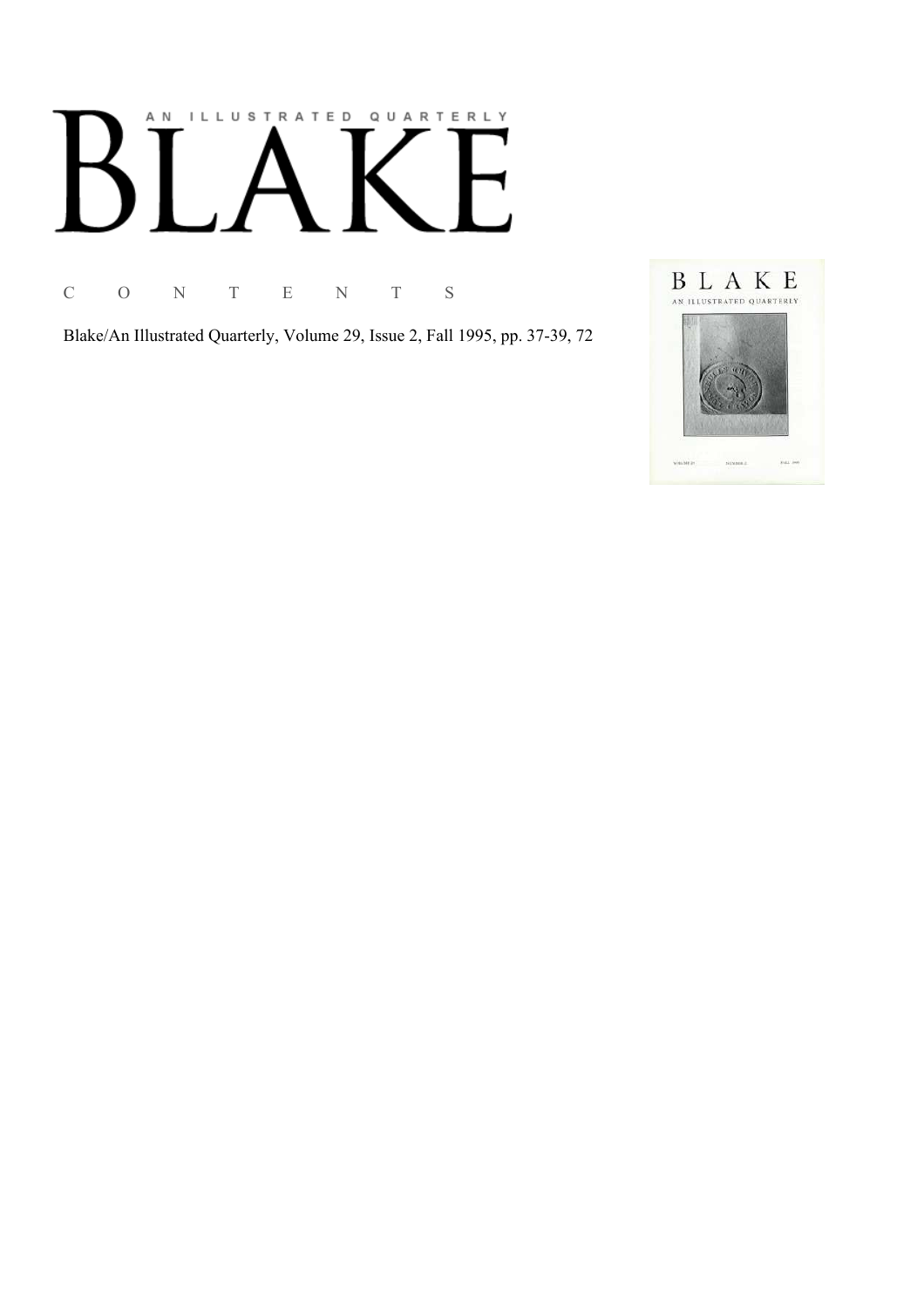## BLAKE

## AN ILLUSTRATED QUARTERLY



**VOLUME 29** 

NUMBER 2

**FALL 1995**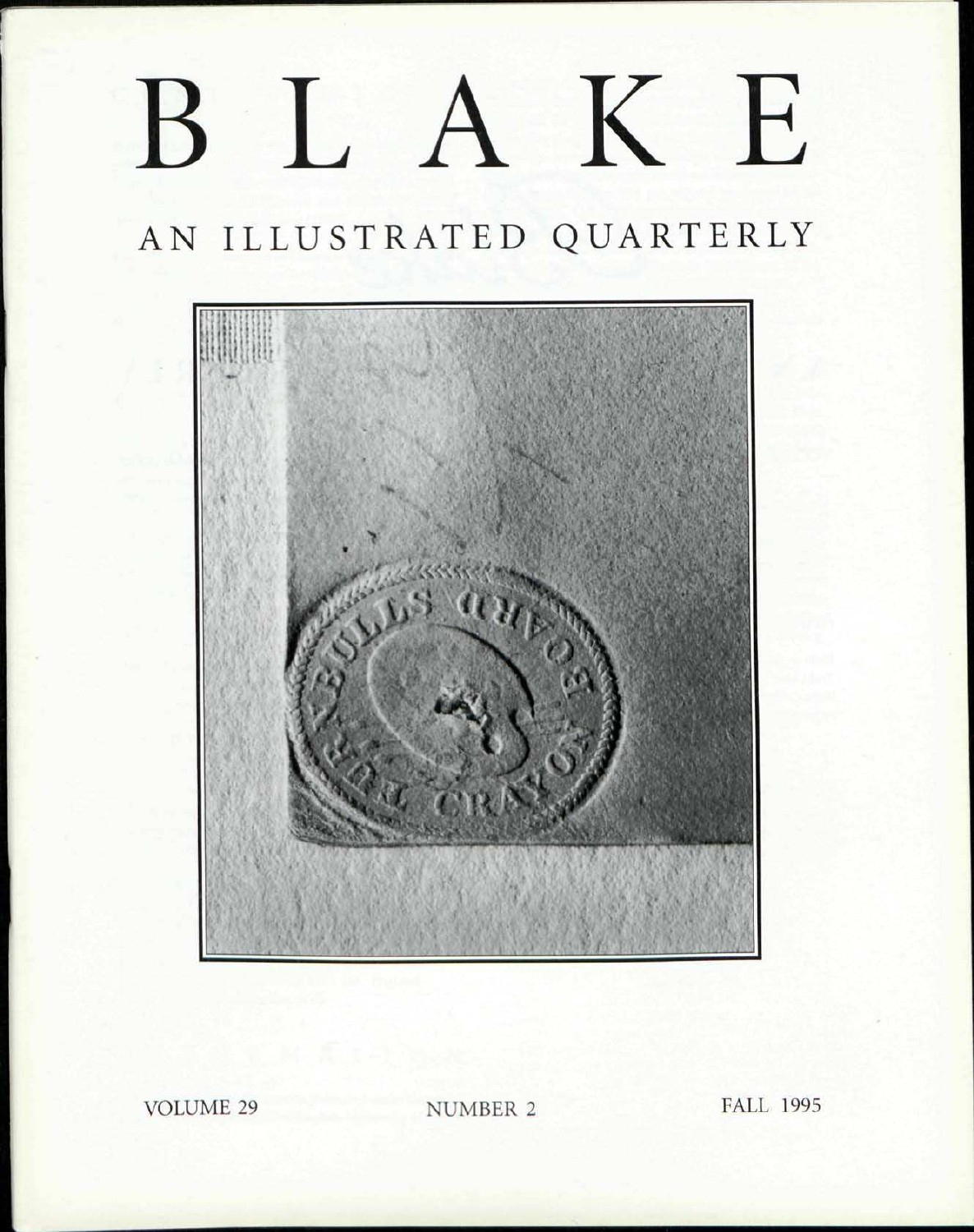*£%Ue* 

### AN ILLUSTRATED QUARTERLY

VOLUME 29 NUMBER 2 FALL 1995

#### CONTENT S

#### Article

Blake in the Marketplace 1852: Thomas Butts, Jr. and Other Unknown Nineteenth-Century Blake Collectors *by Joseph Viscomi 40* 

#### Newsletter

*Romanticism on the Net, Blake's Web Page, To Bring Them to Perfection Has Caused This Delay (E 745) 71* 

#### Review

Harvey Birenbaum, *Between Blake and Nietzsche: The Reality of Culture Reviewed by Stephen Clark 68*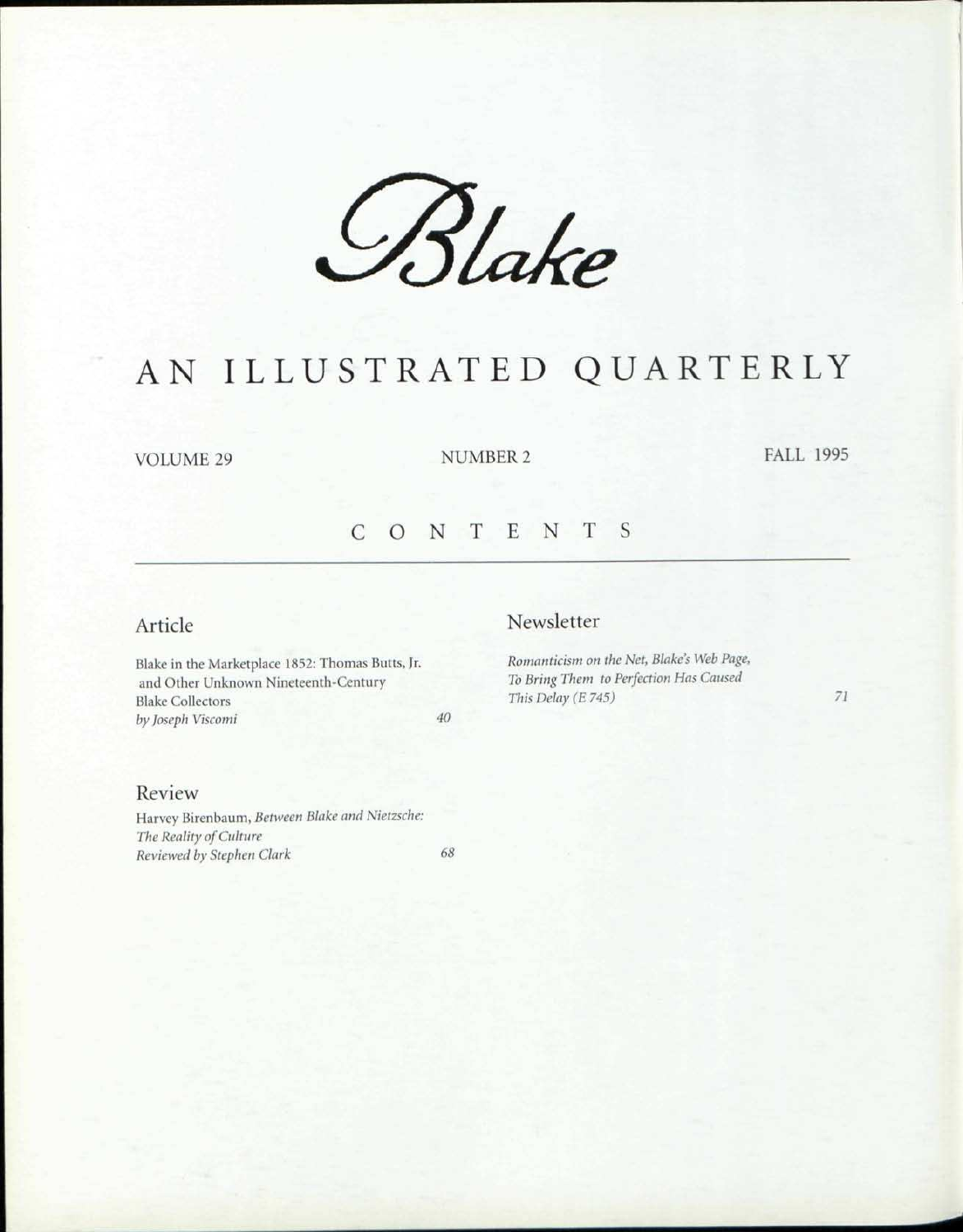#### CONTRIBUTOR S

STEPHEN CLARK teaches at Osaka University. His previous publications include *Paul Ricoeur* (1990); *Sordid Images: The Poetry of Masculine Desire* (1994); *Historicizing Blake* (1994) (co-edited with David Worrall) and *Selected Poems of Akenside, Macpherson and Young* (1994).

JOSEPH VISCOMI is the author of*Blake and the Idea ofthe Book*  and co-editor of volumes 3 and 5 of Blake's *Illuminated Books,*  and co-editor of the electronic BlakcArchive now in progress at the Institute for Advanced Technologies for the Humanities, at the University of Virginia. The URL where the archive can be reached: http://jefferson.village.virginia.edu.blake/.

$$
E \quad D \quad I \quad T \quad O \quad R
$$

S

EDITORS: Morris Eaves and Morton D. Paley BIBLIOGRAPHER: G. E. Bentley, Jr. REVIEW EDITOR: Nelson Hilton ASSOCIATE EDITOR FOR GREAT BRITAIN: David Worrall

PRODUCTION OFFICE: Patricia Neill, Department of English, University of Rochester, Rochester, NY 14627 MANAGING EDITOR: Patricia Neill TELEPHONE 716/275-3820 FAX 716/442-5769 PRODUCTION OFFICE EMAIL: pnpj@dbl.cc.rochester.edu

Morris Eaves, Department of English, University of Rochester, Rochester NY 14627 Email: meav@db 1 .cc.rochester.edu

Morton D. Paley, Department of English, University of California, Berkeley CA 94720 Email: P72735@garnet.berkeley.edu

G. E. Bentley, Jr., University College, University of Toronto, Toronto, Ontario M5S 1A1 Canada Email: gbentley@epas.utoronto.ca

Nelson Hilton, Department of English, University of Georgia, Athens, GA 30602 Email: nhilton@uga.cc.uga.edu

David Worrall, St. Mary's College, Strawberry Hill, Waldegrave Road, Twickenham TW1 4SX England Email: english@smuc.demon.co.uk

#### INFORMATIO N

*BLAKE/AN ILLUSTRATED QVARTERLY* is published under the sponsorship of the Department of English, University of Rochester.

SUBSCRIPTIONS are \$50 for institutions, \$25 for individuals. All subscriptions are by the volume (1 year, 4 issues) and begin with the summer issue. Subscription payments received after the summer issue will be applied to the 4 issues of the current volume. Foreign addresses (except Canada and Mexico) require an \$8 per volume postal surcharge for surface, an \$18 per volume surcharge for air mail delivery. U.S. currency or international money order necessary. Make checks payable to *Blake/An Illustrated Quarterly.* Address all subscription orders and related communications to Patricia Neill, *Blake,* Department of English, University of Rochester, Rochester, NY 14627.

BACK ISSUES are available at a reduced price. Address Patricia Neill for a list of issues and prices.

MANUSCRIPTS are welcome. Send two copies, typed and documented according to forms suggested in *The MLA Style Manual,* to either of the editors: Morris Eaves, Dept. of English, University of Rochester, Rochester, NY 14627; Morton D. Paley, Dept. of English, University of California, Berkeley, CA 94720.

INTERNATIONAL STANDARD SERIAL NUMBER: 0160-628x. *Blake/ An Illustrated Quarterly* is indexed in the Modern Language Association's International Bibliography, the Modern Humanities Research Association's Annual Bibliography of English Language and Literature, *The Romantic Movement: A Selective and Critical Bibliography* (ed. David V. Erdman et al.), American Humanities Index, Arts and Humanities Citation Index, Current Contents and the *Bibliography of the History of Art.* 

*©* 1995 Copyright Morris Eaves and Morton D. Paley

COVER ILLUSTRATION: "Turnbull's Crayon Board." Blind embossed stamp in the mount of *The Great Red Dragon and the Beast from the Sea,* c. 1803-05.